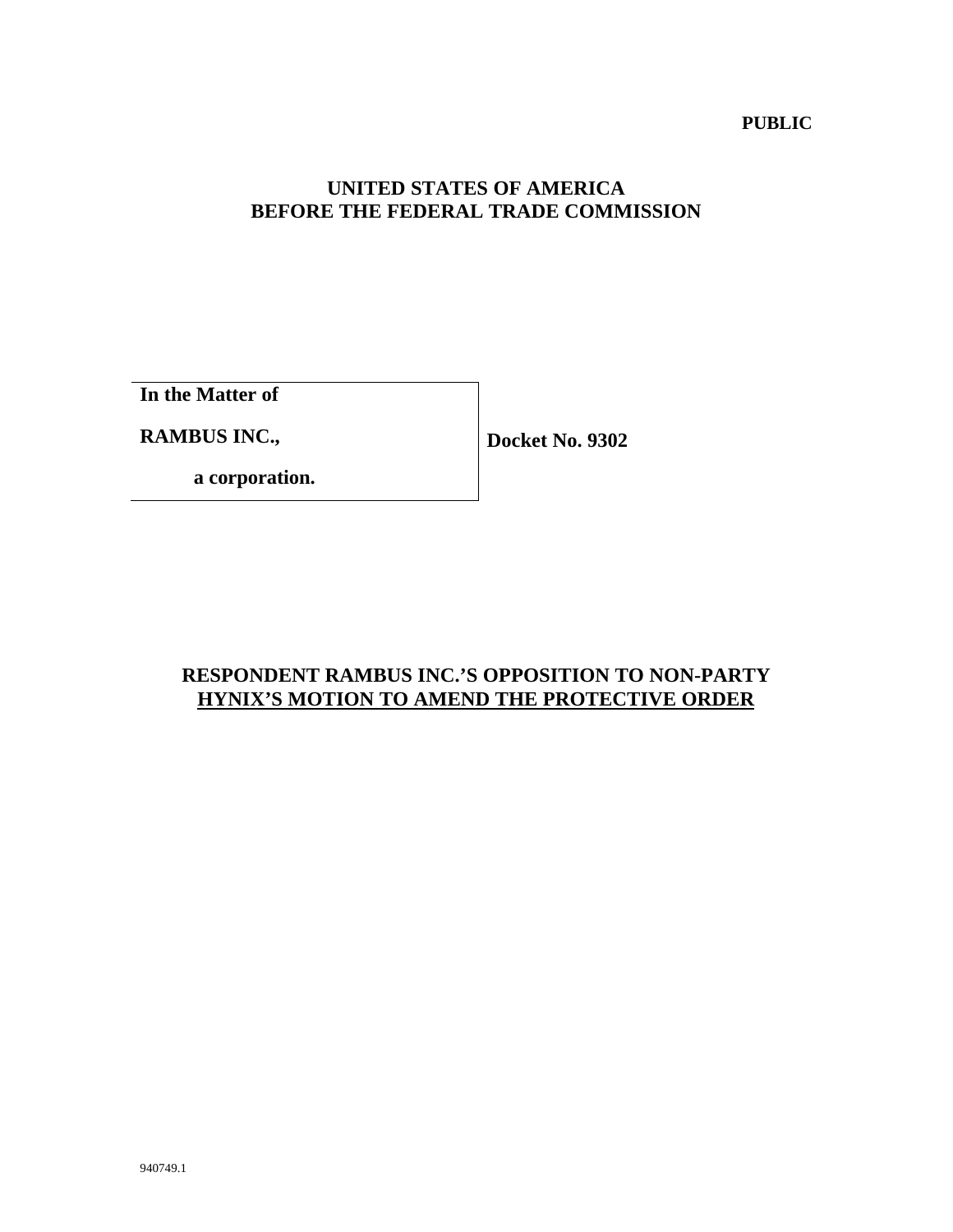In an effort to obtain access to *in camera* testimony provided by others, including their competitors such as Micron, non-parties Hynix Semiconductor, Inc., Hynix Semiconductor America Inc., Hynix Semiconductor U.K. Ltd., and Hynix Semiconductor Deutschland GmbH (collectively, "Hynix") have moved this Court to amend the August 5, 2002 Protective Order to permit the disclosure of *in camera* testimony taken in this proceeding. Hynix's motion must be denied.

First, the August 5, 2002 Protective Order, which Hynix seeks to amend, does not govern the taking of *in camera* testimony. Rather, the protection accorded to testimony taken *in camera* is set forth in the Commission's Rules of Practice § 3.45, 16 C.F.R. § 3.45, and in *in camera* Orders entered by this Court in advance of the taking of such testimony. Rather than seeking to amend the Protective Order, Hynix must seek relief from the provisions of § 3.45 and this Court's applicable *in camera* Orders. Hynix thus has failed to seek relief that would accomplish its goal of allowing it access to *in camera* testimony of others.

That Hynix has failed to pursue the appropriate procedural path is difficult to understand, since the proper path was outlined in some detail at the June 23, 2003 hearing before the Court where this issue was addressed and where Hynix appeared through its counsel. At pages 6581-82 of the Trial Transcript, attached as Exhibit B to Hynix's motion, Rambus's counsel stated as follows:

> As to the testimony, however, the only order that governs the testimony is Your Honor's in camera order, and as we understand that order and the FTC's general regulations, there's no provision for us providing in camera testimony to third parties, and we think some provision needs to be made for that. We thought perhaps Hynix might propose an amendment to that in camera order that would then permit us to provide access to them after I think they perhaps should give notice to the third parties.

And, as was discussed at that hearing, Hynix should give notice to the third parties whose testimony it seeks to obtain and Hynix should be afforded relief from the provisions of 16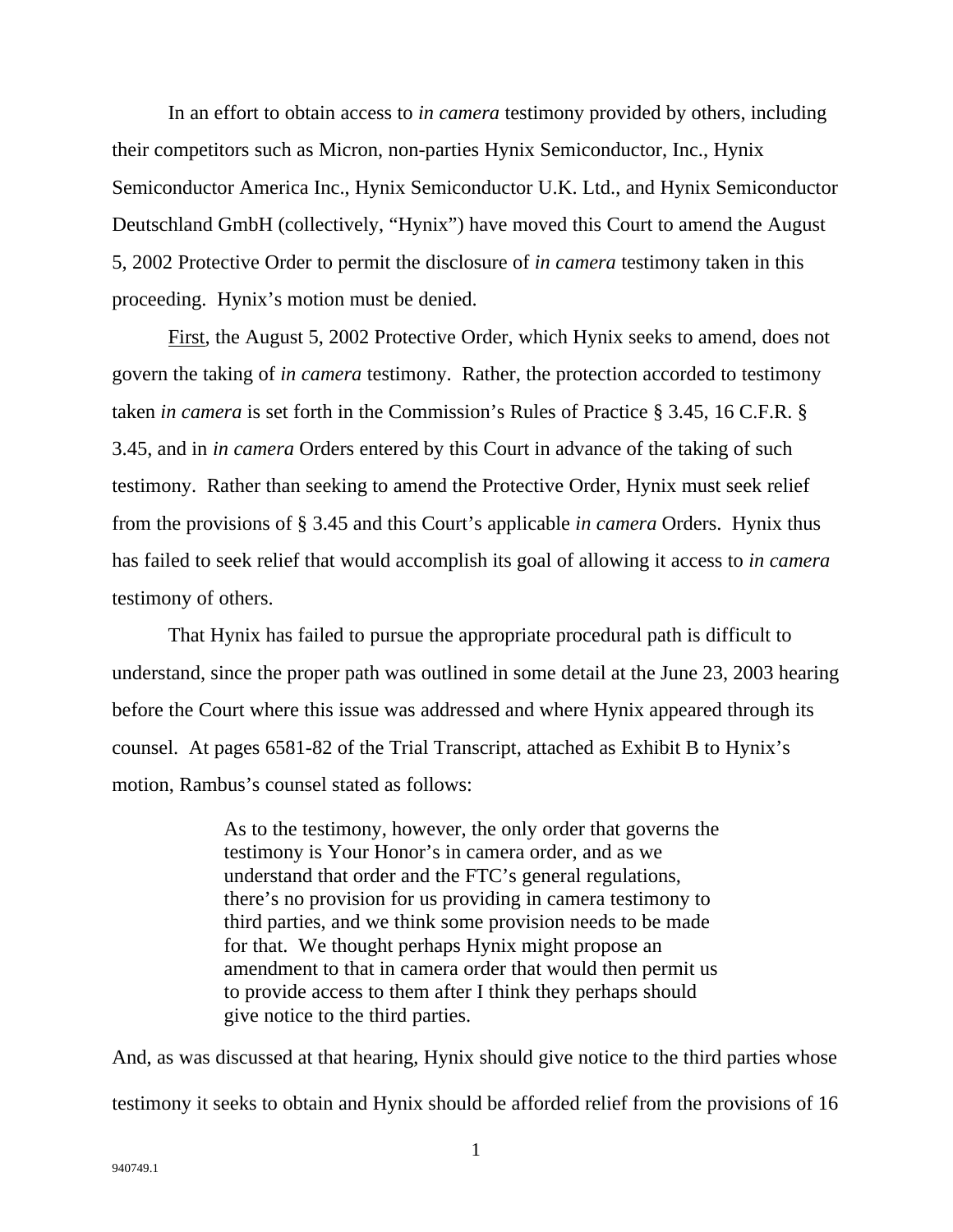C.F.R. § 3.45 and this Court's *in camera* Orders, if at all, only after those third parties have had an opportunity to be heard.<sup>1</sup>

Since the Protective Order does not govern the taking of *in camera* testimony, Hynix's efforts to amend the Protective Order, even if successful, would not allow Rambus to provide that testimony to Hynix. Indeed, the Commission's Rules of Practice provide that only the Administrative Law Judge, the Commission or reviewing courts may disclose to others testimony taken *in camera*; Rambus would not be authorized to make such disclosure in any event. 16 C.F.R. § 3.45(a).

Second, Hynix's motion should be denied because the relief Hynix seeks – to have *in camera* testimony treated as Confidential Discovery Material under the terms of this Court's Protective Order – is wholly inconsistent with the protection accorded to such testimony by this Court. As the Court (and Hynix) are aware, all persons other than outside counsel and counsel for the witness were excluded from the courtroom when testimony was being taken *in camera*. For instance, Rambus's in-house counsel were not permitted to be present and were required to leave the courtroom just as were Hynix's counsel. Yet, were such testimony to be designated Confidential Discovery Material, as Hynix seeks, Rambus's in-house counsel, as well as in-house counsel for Hynix and others who might seek access to the testimony, would be allowed to review the

 $\overline{a}$ 

<sup>1</sup> Rambus does not oppose this motion because it has a particular interest in the testimony provided *in camera* by various third parties. Rather, Rambus is concerned that third parties provided such testimony expecting that the testimony would not be shared with others, and particularly not with their competitors, and Hynix seeks to upset those expectations without giving notice to the third parties and without following the appropriate procedures as required by the Commission's Rules of Practice. Since much of the *in camera* testimony in question was elicited from witnesses called by Complaint Counsel, and often during Complaint Counsel's questioning, we expect that Complaint Counsel share Rambus's concern that all third parties be notified by Hynix of the relief it seeks.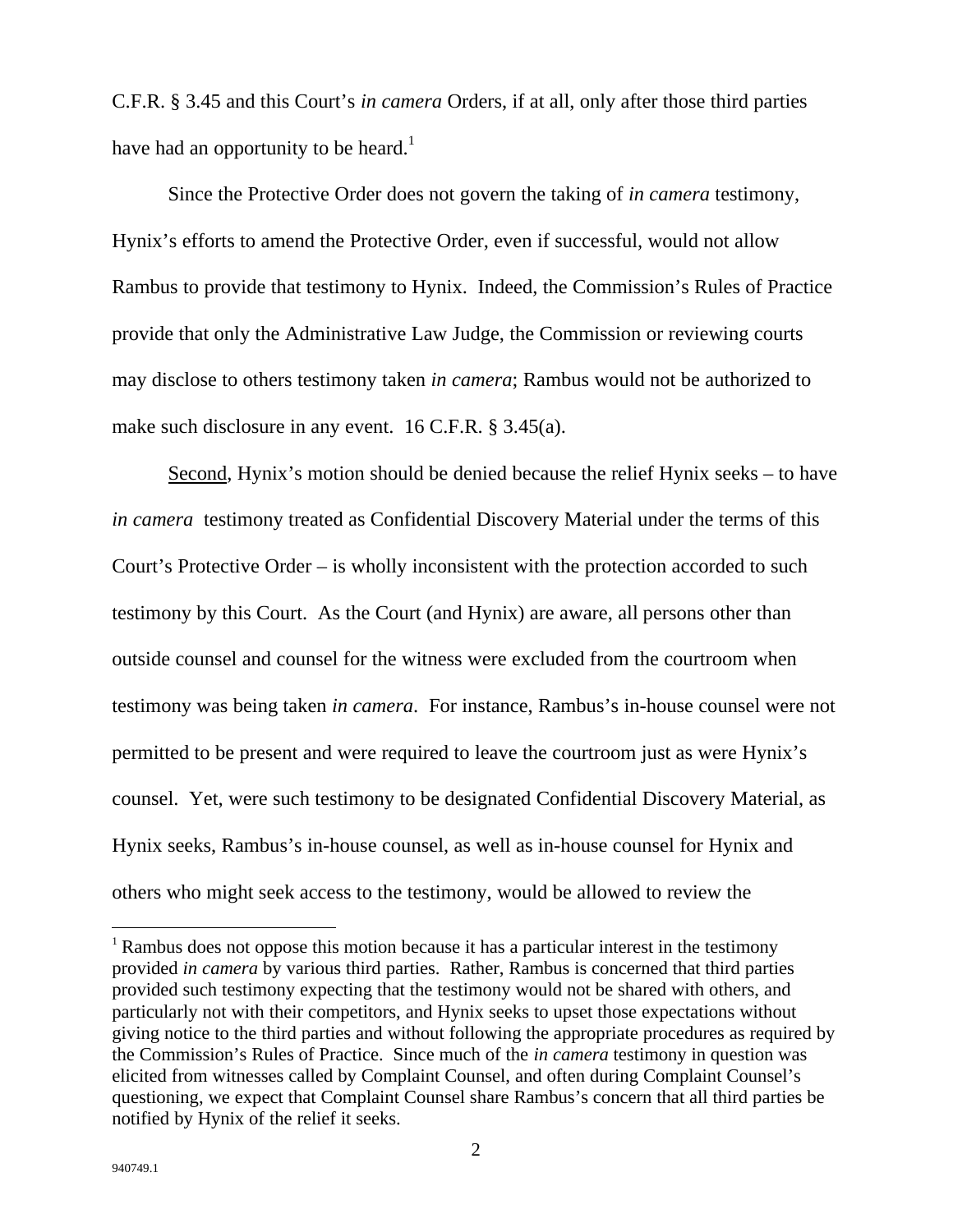testimony. It is surprising that Hynix seeks such relief without drawing any attention to the change in protection it seeks for *in camera* testimony. Perhaps even more surprising is that Hynix seeks to change this level of protection without having given any notice to the third parties whose testimony would be revealed to others.

Finally, Hynix's motion also should be denied because, after agreeing to meet and confer with Complaint Counsel and Rambus's counsel in an effort to address the issues raised by its motion, Hynix then failed to do so. At page 6583 of the Trial Transcript, attached as Exhibit B to Hynix's motion, this Court suggested "that Hynix offer the Court a proposed supplement to that Order [the *in camera* Order], and then the parties and any other third parties could . . . be free to comment on that as well, and then I could issue an Order either way and then determine how this ought to be handled." In response to this direction and to the offer of Rambus's counsel to meet to discuss these issues, Hynix's counsel indicated that he would "be happy to talk to Mr. Stone and Mr. Oliver to get this issue resolved." Trial Tr. At 6584. No such meet and confer has been held, nor has Hynix made any effort to initiate such a meeting. Further, Hynix has not made any showing that it has discussed its proposal with the third parties whose *in camera* testimony is at issue.

Hynix's pending motion should be denied. It should be directed to meet and confer with Complaint Counsel, counsel for Rambus, and counsel for the affected third parties in an effort to determine, first, whether there is an appropriate procedural vehicle by which to allow Hynix and other third parties access to *in camera* testimony and, second, what protections are appropriate to ensure that the legitimate interests of the third parties who provided such *in camera* testimony will be properly protected.

3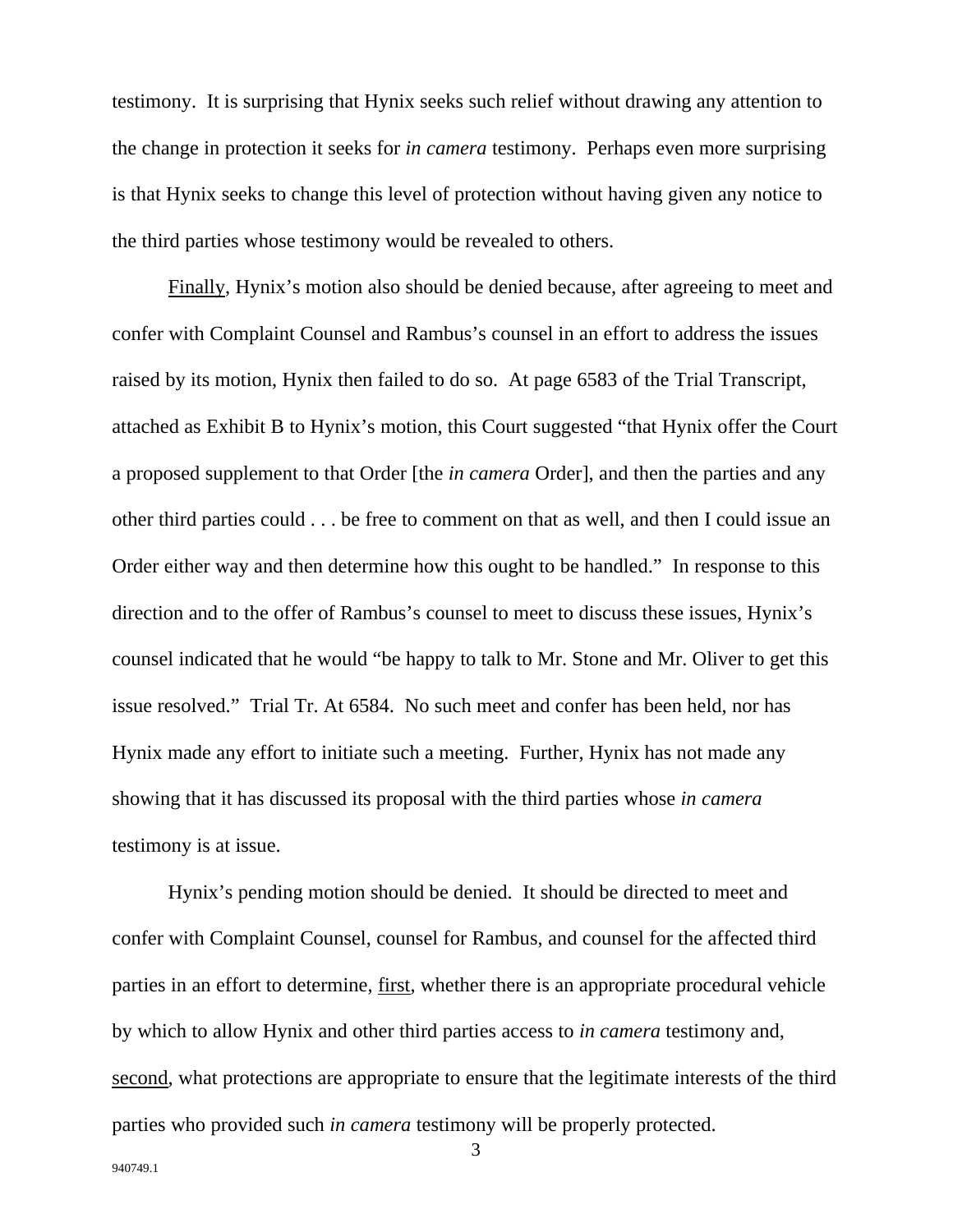$\overline{a}$ 

Gregory P. Stone Steven M. Perry Peter A. Detre MUNGER, TOLLES & OLSON LLP 355 South Grand Avenue, 35th Floor Los Angeles, California 90071-1560 (213) 683-9100 (213) 687-3702 (facsimile)

A. Douglas Melamed Kenneth A. Bamberger WILMER, CUTLER & PICKERING 2445 M Street, N.W. Washington, D.C. 20037 (202) 663-6000

Sean C. Cunningham John M. Guaragna Gray, Cary, Ware & Freidenrich LLP 401 "B" Street, Suite 2000 San Diego, California 92101 (619) 699-2700

Attorneys for Respondent Rambus Inc.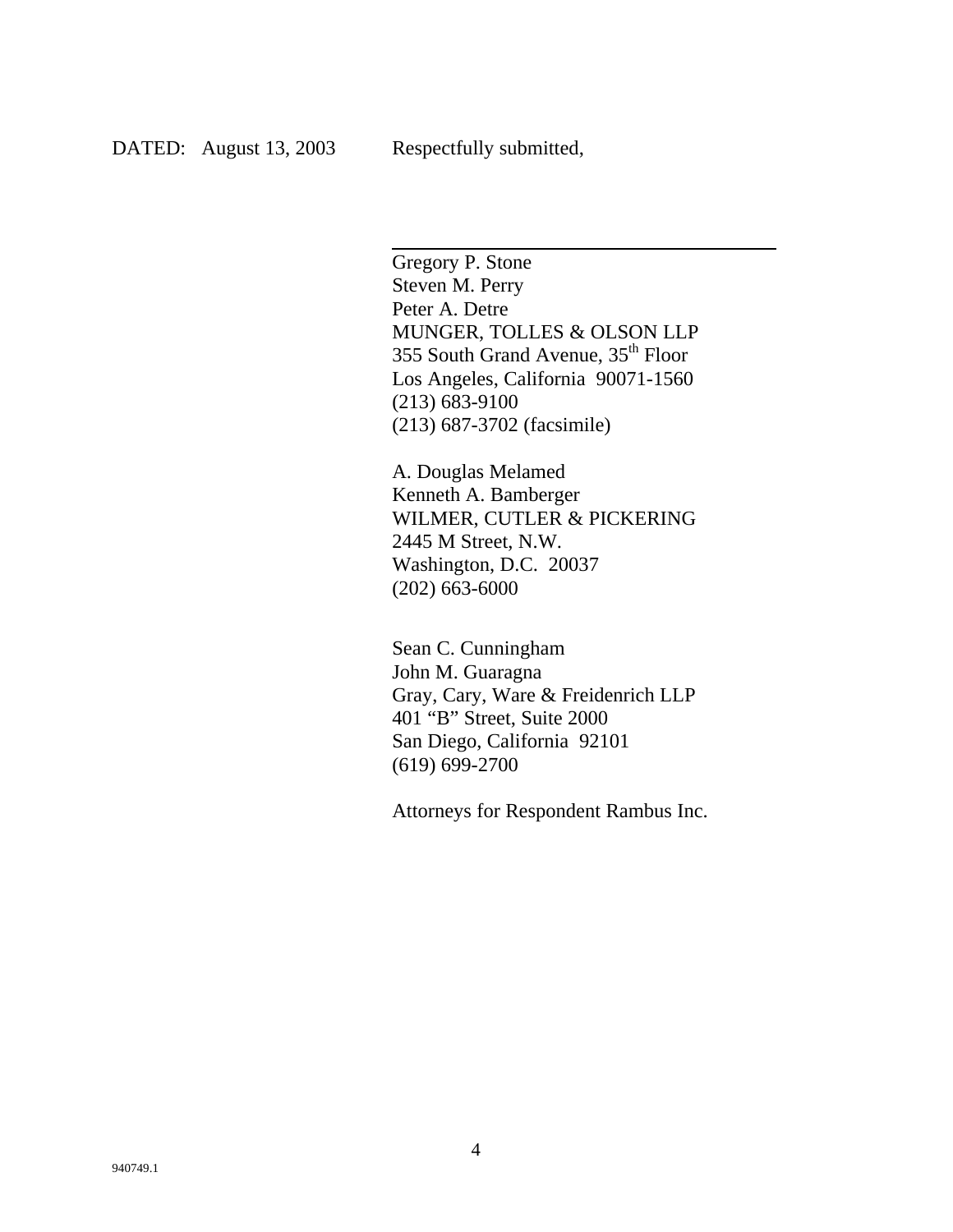### **UNITED STATES OF AMERICA BEFORE THE FEDERAL TRADE COMMISSION**

**In the Matter of**

**RAMBUS INC.,**

**a corporation.**

**Docket No. 9302**

## **CERTIFICATE OF SERVICE**

I, Rebecca A. Williams, hereby certify that on August 13, 2003, I caused a true and correct copy of *Respondent Rambus Inc.'s Opposition to Non-Party Hynix's Motion to Amend the Protective Order* to be served on the following persons by hand delivery:

Hon. Stephen J. McGuire Chief Administrative Law Judge Federal Trade Commission, Room H-112 600 Pennsylvania Avenue, N.W. Washington, D.C. 20580

Donald S. Clark, Secretary Federal Trade Commission, Room H-159 600 Pennsylvania Avenue, N.W. Washington, D.C. 20580

Richard B. Dagen, Esq. Assistant Director, Bureau of Competition Federal Trade Commission 601 New Jersey Avenue, N.W. Washington, D.C. 20001

M. Sean Royall, Esq. Deputy Director, Bureau of Competition Federal Trade Commission, Room H-372 600 Pennsylvania Avenue, N.W. Washington, D.C. 20580

Malcolm L. Catt, Esq. Attorney Federal Trade Commission 601 New Jersey Avenue, N.W. Washington, D.C. 20001

David T. Beddow, Esq. O'Melveny & Myers 1625 Eye Street, N.W. Washington, D.C. 20006

Rebecca A. Williams

 $\overline{a}$